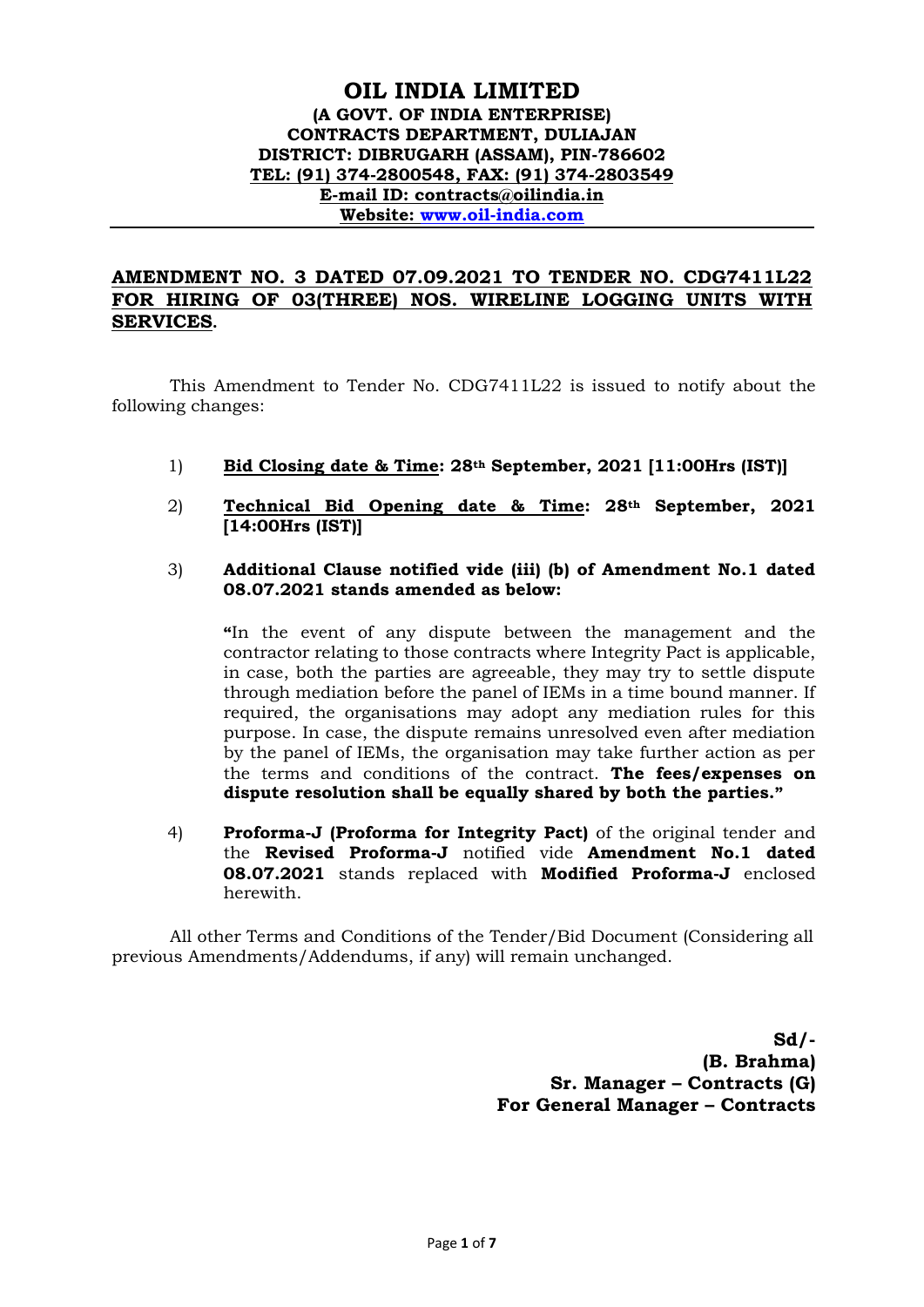# **INTEGRITY PACT**

# Between

Oil India Limited (OIL) hereinafter referred to as "The Principal"

#### And

(Name of the bidder)......................................................hereinafter referred to as "The Bidder/Contractor"

## **Preamble**:

The Principal intends to award, under laid down organizational procedures, contract/s for **services under Tender No. CDG7411L22.** The Principal values full compliance with all relevant laws and regulations, and the principles of economic use of resources, and of fairness and transparency in its relations with its Bidder/s and Contractor/s.

In order to achieve these goals, the Principal cooperates with the renowned international Non-Governmental Organization "Transparency International" (TI). Following TI's national and international experience, the Principal will appoint an external independent Monitor who will monitor the tender process and the execution of the contract for compliance with the principles mentioned above.

## **Section-1: Commitments of the Principal**

**(1)** The Principal commits itself to take all measures necessary to prevent corruption and to observe the following principles:

- (i) No employee of the Principal, personally or through family members, will in connection with the tender for, or the execution of a contract, demand, take a promise for or accept, for him/herself or third person, any material or immaterial benefit which he/she is not legally entitled to.
- (ii) The Principal will, during the tender process treat all Bidders with equity and reason. The Principal will in particular, before and during the tender process, provide to all Bidders the same information and will not provide to any Bidder confidential/additional information through which the Bidder could obtain an advantage in relation to the tender process or the contract execution.
- (iii) The Principal will exclude from the process all known prejudiced persons.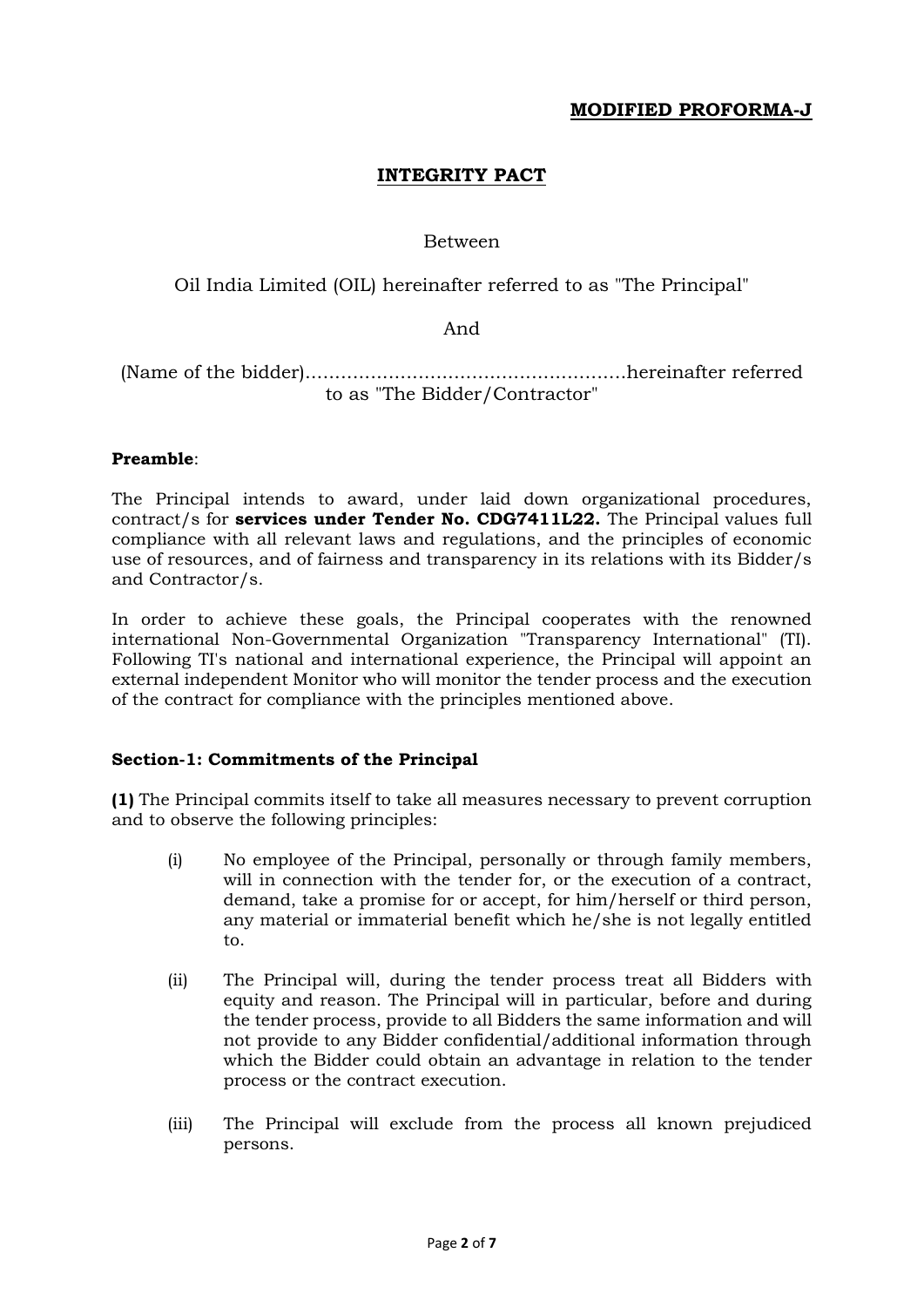**(2)** If the Principal obtains information on the conduct of any of its employees which is a criminal offence under the relevant Anti-Corruption Laws of India, or if there be a substantive suspicion in this regard, the Principal will inform its Vigilance Office and in addition can initiate disciplinary actions.

## **Section-2: Commitments of the Bidder/Contractor**

**(1)** The Bidder/Contractor commits itself to take all measures necessary to prevent corruption. He commits himself to observe the following principles during his participation in the tender process and during the contract execution.

- (i) The Bidder/Contractor will not, directly or through any other person or firm, offer, promise or give to any of the Principal's employees involved in the tender process or the execution of the contract or to any third person any material or immaterial benefit which h e/she is not legally entitled to, in order to obtain in exchange any advantage of any kind whatsoever during the tender process or during the execution of the contract.
- (ii) The Bidder/Contractor will not enter with other Bidders into any undisclosed agreement or understanding, whether formal or informal. This applies in particular to prices, specifications, certifications, Subsidiary contracts, submission or non-submission of bids or any other actions to restrict competitiveness or to introduce cartelization in the bidding process.
- (iii) The Bidder/Contractor will not commit any offence under the relevant Anticorruption Laws of India; further the Bidder/Contractor will not use improperly, for purposes of competition or personal gain, or pass on to others, any information or document provided by the Principal as part of the business relationship, regarding plans, technical proposals and business details, including information contained or transmitted electronically.
- (iv) The Bidder/Contractor will, when presenting his bid, disclose any and all payments he has made, is committed to or intends to make to agents, brokers or any other intermediaries in connection with the award of the contract.
- (v) Bidders shall disclose any transgressions with any other Company that may impinge on the anti-corruption principle.
- (vi) The Bidder (s) /Contractor (s) of foreign origin shall disclose the name and address of the Agents/representatives in India, if any. Similarly, the Bidder (s) / Contractor (s) of Indian Nationality shall furnish the name and address of the foreign principals, if any. Further, all the payments made to the Indian Agent/Representative have to be in Indian Rupees only.
- (vii) Bidders shall not pass any information provided by Principal as part of business relationship to others and not to commit any offence under PC/IPC Act.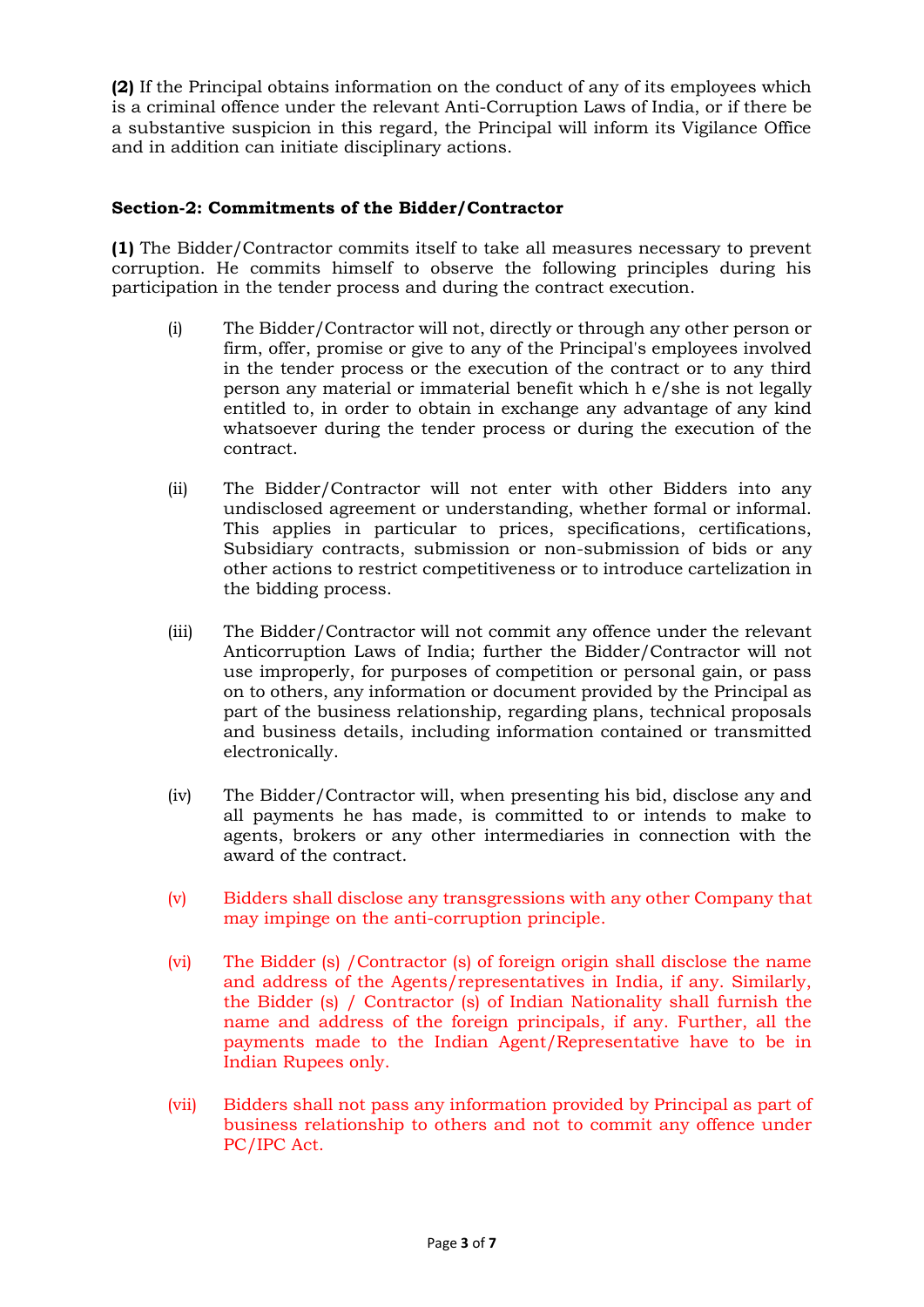**(2)** The Bidder/Contractor will not instigate third persons to commit offences outlined above or be an accessory to such offences.

**(3)** The Bidder/Contractor signing Integrity Pact shall not approach the Courts while representing the matters to IEMs and he/she will await their decision in the matter.

#### **Section-3: Disqualification from tender process and exclusion from future Contracts**

If the Bidder, before contract award has committed a transgression through a violation of Section 2 or in any other form such as to put his reliability or risibility as Bidder into question, the Principal is entitled to disqualify the Bidder from the tender process or to terminate the contract, if already signed, for such reason.

1. If the Bidder/Contractor has committed a transgression through a violation of Section 2 such as to put his reliability or credibility into question, the Principal is entitled also to exclude the Bidder/Contractor from future contract award processes. The imposition and duration of the exclusion will be determined by the severity of the transgression. The severity will be determined by the circumstances of the case, in particular the number of transgressions, the position of the transgressions within the company hierarchy of the Bidder and the amount of the damage. The exclusion will be imposed for a minimum of 6 months and maximum of 3 years.

2. The Bidder accepts and undertakes to respect and uphold the Principal's Absolute right to resort to and impose such exclusion and further accepts and undertakes not to challenge or question such exclusion on any ground, including the lack of any hearing before the decision to resort to such exclusion is taken. This undertaking is given freely and after obtaining independent legal advice.

3. If the Bidder/Contractor can prove that he has restored/recouped the Damage caused by him and has installed a suitable corruption prevention system, the Principal may revoke the exclusion prematurely.

4. A transgression is considered to have occurred if in light of available evidence no reasonable doubt is possible.

5. Integrity Pact, in respect of a particular contract, shall be operative from the date Integrity Pact is signed by both the parties till the final completion of the contract **or as mentioned in Section 9- Pact Duration whichever is later**. Any violation of the same would entail disqualification of the bidders and exclusion from future business dealings. Any issue relating to execution of contract, if specifically raised before the IEMs shall be looked into by IEMs.

## **Section-4: Compensation for Damages**

1. If the Principal has disqualified the Bidder from the tender process prior to the award according to Section 3, the Principal is entitled to demand and recover from the Bidder liquidated damages equivalent to Earnest Money Deposit / Bid Security.

2. If the Principal has terminated the contract according to Section 3, or if the Principal is entitled to terminate the contract according to Section 3, the principal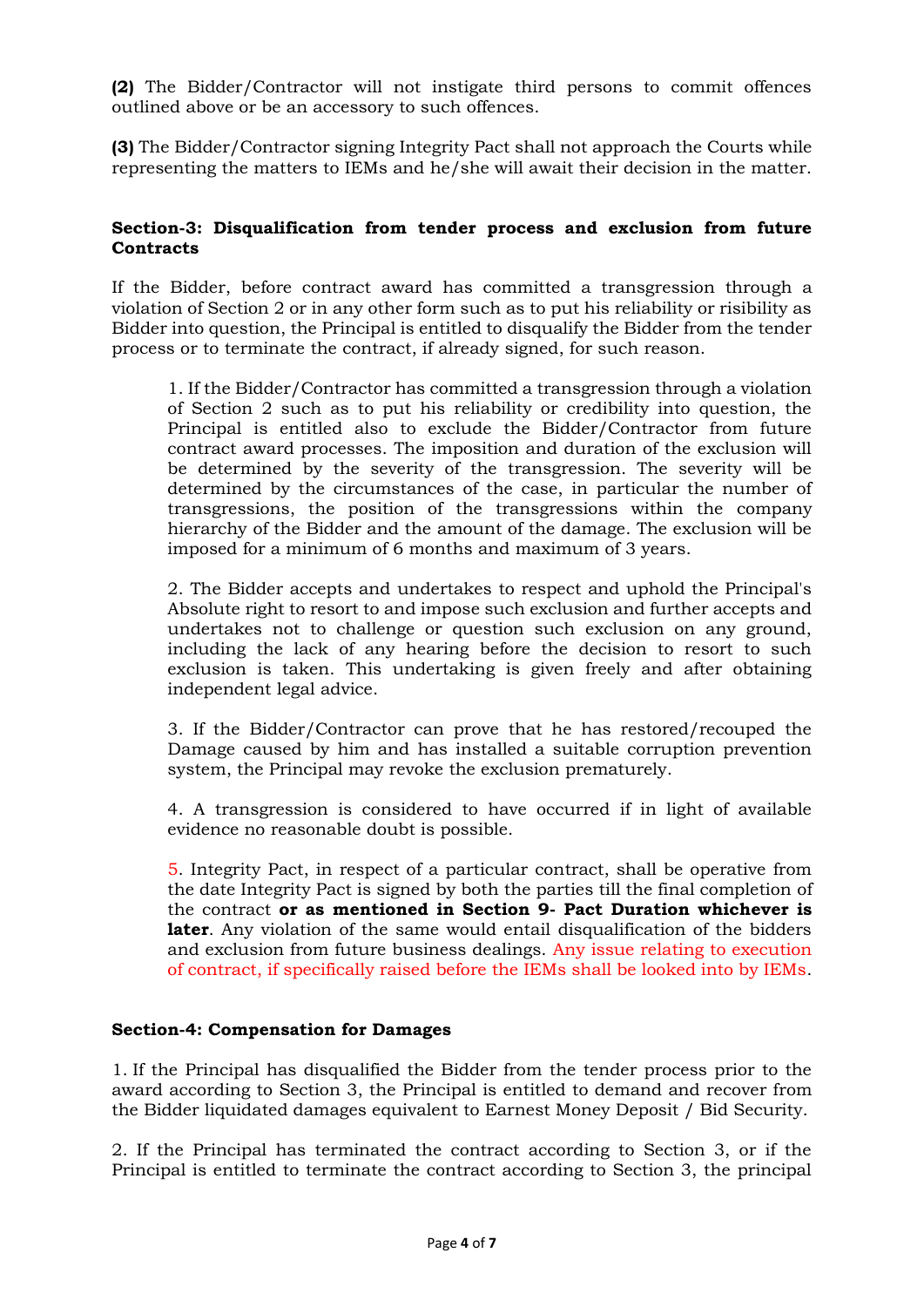shall be entitled to demand and recover from the Contractor liquidated damages equivalent to Security Deposit / Performance Bank Guarantee.

3. The bidder agrees and undertakes to pay the said amounts without protest or demur subject only to condition that if the Bidder/Contractor can prove and establish that the exclusion of the Bidder from the tender process or the termination of the contract after the contract award has caused no damage or less damage than the amount or the liquidated damages, the Bidder/Contractor shall compensate the Principal only to the extent of the damage in the amount proved.

#### **Section-5: Previous transgression**

1. The Bidder declares that no previous transgression occurred in the last 3 years with any other Company in any country conforming to the TI approach or with any other Public Sector Enterprise in India that could justify his exclusion from the tender process.

2. If the Bidder makes incorrect statement on this subject, he can be disqualified from the tender process or the contract, if already awarded, can be terminated for such reason.

## **Section-6: Equal treatment of all Bidders/Contractor/Subcontractors**

1. The Principal will enter into Pacts on identical terms with all bidders and contractors.

2. The Bidder / Contractor undertake(s) to procure from all subcontractors a commitment in conformity with this Integrity Pact. The Bidder/Contractor shall be responsible for any violation(s) of the provisions laid down in this agreement/Pact by any of its sub-contractors/sub-vendors.

3. The Principal will disqualify from the tender process all bidders who do not sign this Pact or violate its provisions.

## **Section-7: Criminal charges against violating Bidders/Contractors/ Subcontractors**

If the Principal obtains knowledge of conduct of a Bidder, Contractor or Subcontractor, or of an employee or a representative or an associate of a Bidder, Contractor or Subcontractor, which constitutes corruption, or if the Principal has substantive suspicion in this regard, the Principal will inform the Vigilance Office.

#### **Section-8: External Independent Monitor/Monitors**

1. The Principal appoints competent and credible external independent Monitor for this Pact. The task of the Monitor is to review independently and objectively, whether and to what extent the parties comply with the obligations under this agreement.

2. The Monitor is not subject to instructions by the representatives of the parties and performs his functions neutrally and independently. He reports to the Chairperson of the Board of the Principal.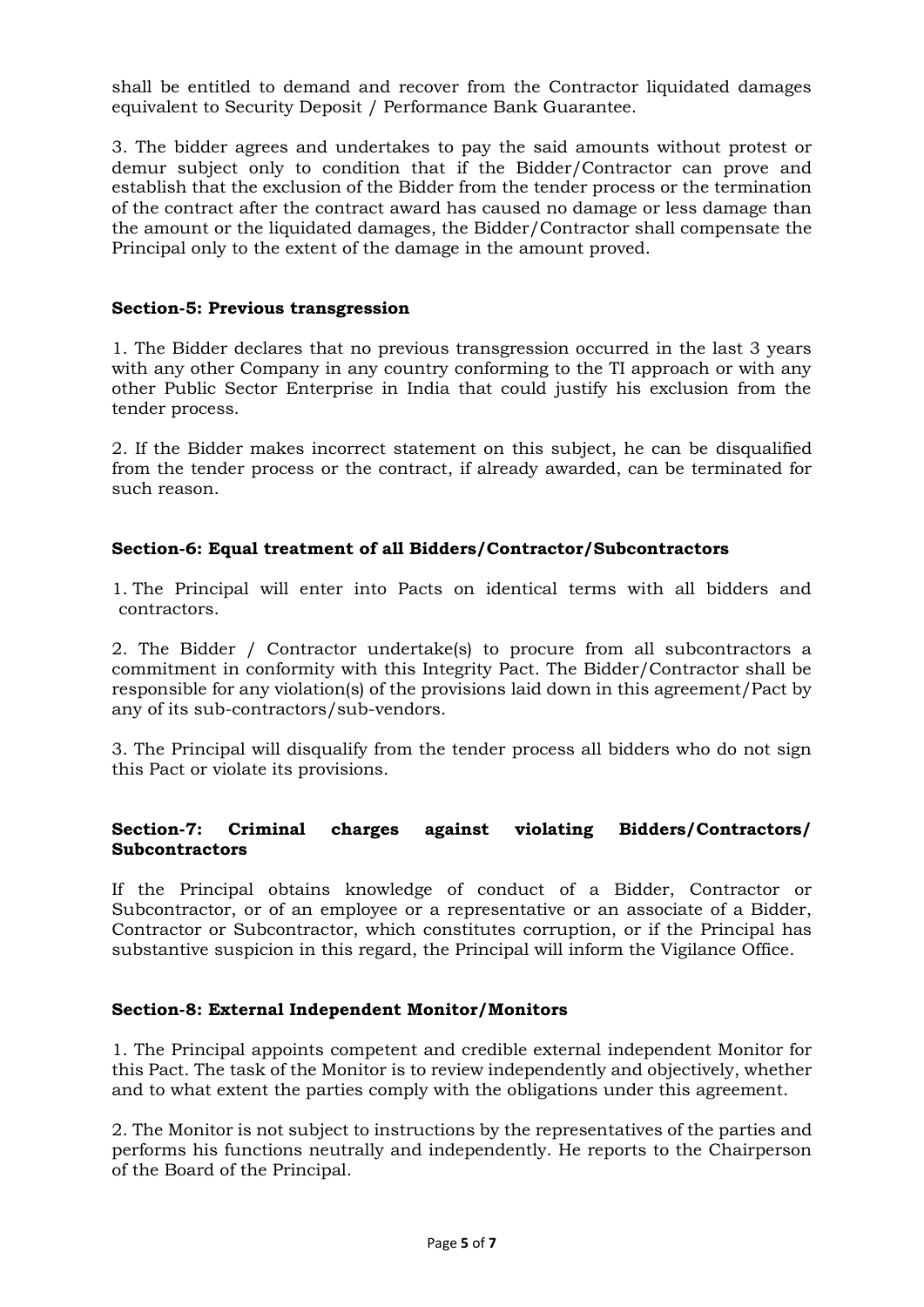3. The Contractor accepts that the Monitor has the right to access without restriction to all Project documentation of the Principal including that provided by the Contractor. The Contractor will also grant the Monitor, upon his request and demonstration of a valid interest, unrestricted and unconditional access to his project documentation. The same is applicable to Subcontractors. The Monitor is under contractual obligation to treat the information and documents of the Bidder/Contractor/Subcontractor with confidentiality. However, the documents/records/information having National Security implications and those documents which have been classified as Secret/Top Secret are not to be disclosed.

4. The Principal will provide to the Monitor sufficient information about all meetings among the parties related to the Project provided such meetings could have an impact on the contractual relations between the Principal and the Contractor. The parties offer to the Monitor the option to participate in such meetings.

5. As soon as the Monitor notices, or believes to notice, a violation of this agreement, he will so inform the Management of the Principal and request the Management to discontinue or heal the violation, or to take other relevant action. The monitor can in this regard submit non-binding recommendations. Beyond this, the Monitor has no right to demand from the parties that they act in a specific manner, refrain from action or tolerate action. However, the Independent External Monitor shall give an opportunity to the bidder / contractor to present its case before making its recommendations to the Principal.

6. The Monitor will submit a written report to the Chairperson of the Board of the Principal within 8 to 10 weeks from the date of reference or intimation to him by the 'Principal' and, should the occasion arise, submit proposals for correcting problematic situations.

7. If the Monitor has reported to the Chairperson of the Board a Substantiated suspicion of an offence under relevant Anti-Corruption Laws of India, and the Chairperson has not, within reasonable time, taken visible action to proceed against such offence or reported it to the Vigilance Office, the Monitor may also transmit this information directly to the Central Vigilance Commissioner, Government of India.

8. The word 'Monitor' would include both singular and plural.

9. In case of any complaints referred under IP Program, the role of IEMs is advisory and would not be legally binding and it is restricted to resolving the issues raised by an intending bidder regarding any aspect of the tender which allegedly restricts competition or bias towards some bidder.

## **Section-9: Pact Duration**

This Pact begins when both parties have legally signed it. It expires for the Contractor 12 months after the last payment under the respective contract, and for all other Bidders 6 months after the contract has been awarded.

If any claim is made/ lodged during this time, the same shall be binding and continue to be valid despite the lapse of this pact as specified above, unless it is discharged/determined by Chairperson of the Principal.